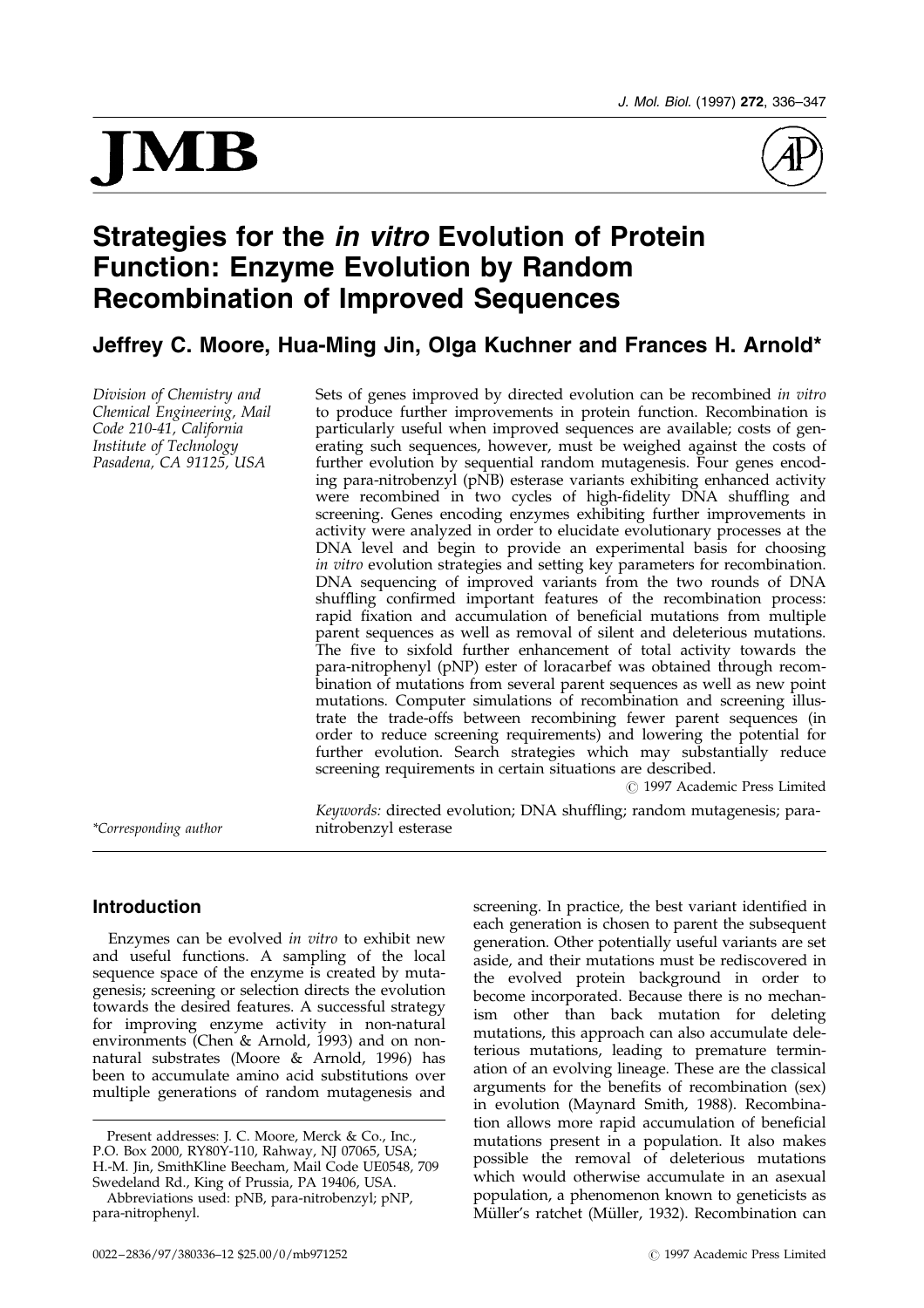provide similar benefits for in vitro molecular evolution [\(Stemmer](#page-11-0), 1994[a,b\).](#page-11-0)

Bacillus subtilis p-nitrobenzyl (pNB) esterase catalyzes the hydrolysis of the para-nitrobenzyl esters of various cephalosporin-type antibiotics, a necessary step in their large-scale synthesis [\(Zock](#page-11-0) et al., 1994). Using four generations of sequential random mutagenesis and screening, we evolved a series of pNB esterases up to 30 times more active towards hydrolysis of the pNB ester of loracarbef (LCNpNB) in aqueous dimethylformamide [\(Moore](#page-11-0) & Arnold, 1996). During the fourth generation, a large number ( $\sim$ 7500) of pNB esterase clones were screened and partially characterized in order to validate the rapid screening assay. Sixteen improved pNB esterase clones were identified, from which the five most active enzymes  $(>50\%)$ enhancements in activity over the parent enzyme) were characterized. DNA sequencing revealed four unique pNB esterases [\(Table](#page-2-0) 1). Due to the limitations of screening, evolved sequences are generated using a low rate of point mutagenesis and typically accumulate a single beneficial mutation per generation. A simple restriction/ligation experiment demonstrated that recombination of mutations present in at least two of those sequences could further improve pNB esterase activity. Recombining gene segments from two improved pNB esterase variants yielded an enzyme twice as active as the best parent. DNA sequencing demonstrated that mutations from each of the two parents were combined in the new sequence (I60V and L334S), while one neutral or slightly deleterious mutation was deleted (K267R; [Moore](#page-11-0) & Arnold, 1996).

Stemmer recently introduced the technique of "DNA shuffling" to create novel genes by recombination of closely-related DNA sequences [\(Stemmer](#page-11-0), 1994b). Because it also introduces new point mutations during reassembly of the DNA fragments, DNA shuffling alone has been effective for directed protein evolution starting from a single sequence [\(Stemmer](#page-11-0), 1994a; [Crameri](#page-11-0) et al., 1996). Questions arise as to how this approach is best implemented and integrated with other in vitro evolution approaches such as sequential random mutagenesis. Issues include optimizing the point mutagenesis rate associated with DNA shuffling, determining appropriate screening sample sizes and how many parental genes to recombine, and deciding when to use recombination. Here we investigate the further evolution of pNB esterase by DNA shuffling of the improved sequences generated by random mutagenesis and screening. By following how the genes evolve during cycles of DNA shuffling and screening, we can elucidate the mechanisms contributing to the evolution of function and begin to optimize strategies for in vitro evolution. An analysis of the recombination process identifies some of its benefits and limitations for directed evolution and allows a rational choice of mutagenesis and screening strategies.

# Results and Discussion

#### Recombination statistics and screening requirements

To comment on the utility of DNA shuffling in directed evolution, a review of the statistics of recombination of multiple parent sequences is useful. For this discussion, we will assume that the mutations are unique and distributed far enough from one another on the genes that recombination occurs freely between any two. Furthermore, equal amounts of the initial DNA sequences are recombined. Consider the random recombination of three parent sequences, each of which contains a single mutation. Any given mutation will be incorporated into a progeny sequence with a probability of 1/3; the probability of generating the wild-type sequence is 2/3 at each mutation site. This highlights an important consequence of shuffling multiple sequences: there is a statistical preference for the absence of mutation in the progeny. The overall probability of picking a completely wild-type sequence from the recombined library is  $(2/3)^3$  $=$  0.30. The probability of generating a sequence containing a single mutation (a parent sequence) is  $1/3 \times (2/3)^2 = 0.15$ . Because there are  $C_1^3 = 3!/1!2!$ , or three such sequences, the overall fraction of parent sequences in the library is 0.45. Thus fully 75% of the sequences in the recombined library are variants already in the evolutionist's possession.

In general, for a recombination system consisting of N sequences and M total mutations, the probability of generating progeny sequences containing m mutations equals the number of ways a  $\mu$ -mutation sequence can be generated ( $C_{\mu}^{M}$ ) multiplied by the probability of generating any single m-mutation sequence:

$$
P_{\mu} = C_{\mu}^{M} \left(\frac{1}{N}\right)^{\mu} \left(\frac{N-1}{N}\right)^{M-\mu}
$$

$$
= \frac{M!}{(M-\mu)!\mu!} \left(\frac{1}{N}\right)^{\mu} \left(\frac{N-1}{N}\right)^{M-\mu}
$$

[Figure](#page-3-0) 1 summarizes the analysis for recombination of single-mutation parent sequences  $(N = M)$ . The probability that recombination will return the zero-mutation "grandparent" or single-mutation parent sequences remains constant between 73 and 75%; only  $\sim$ 25% of the clones screened have sequences that have not already been examined. The probability of creating individual sequences declines dramatically with increasing numbers of parents. The least frequent sequences are those containing the majority of mutations from the parent population, and the sequence containing all the mutations ( $\mu = M$ ) is of course the rarest. The probability  $P_M$  of generating the rarest sequence is  $1/\dot{N}^M$ .

Because we are interested in the evolution of function, we need consider only those mutations responsible for functional differences among pro-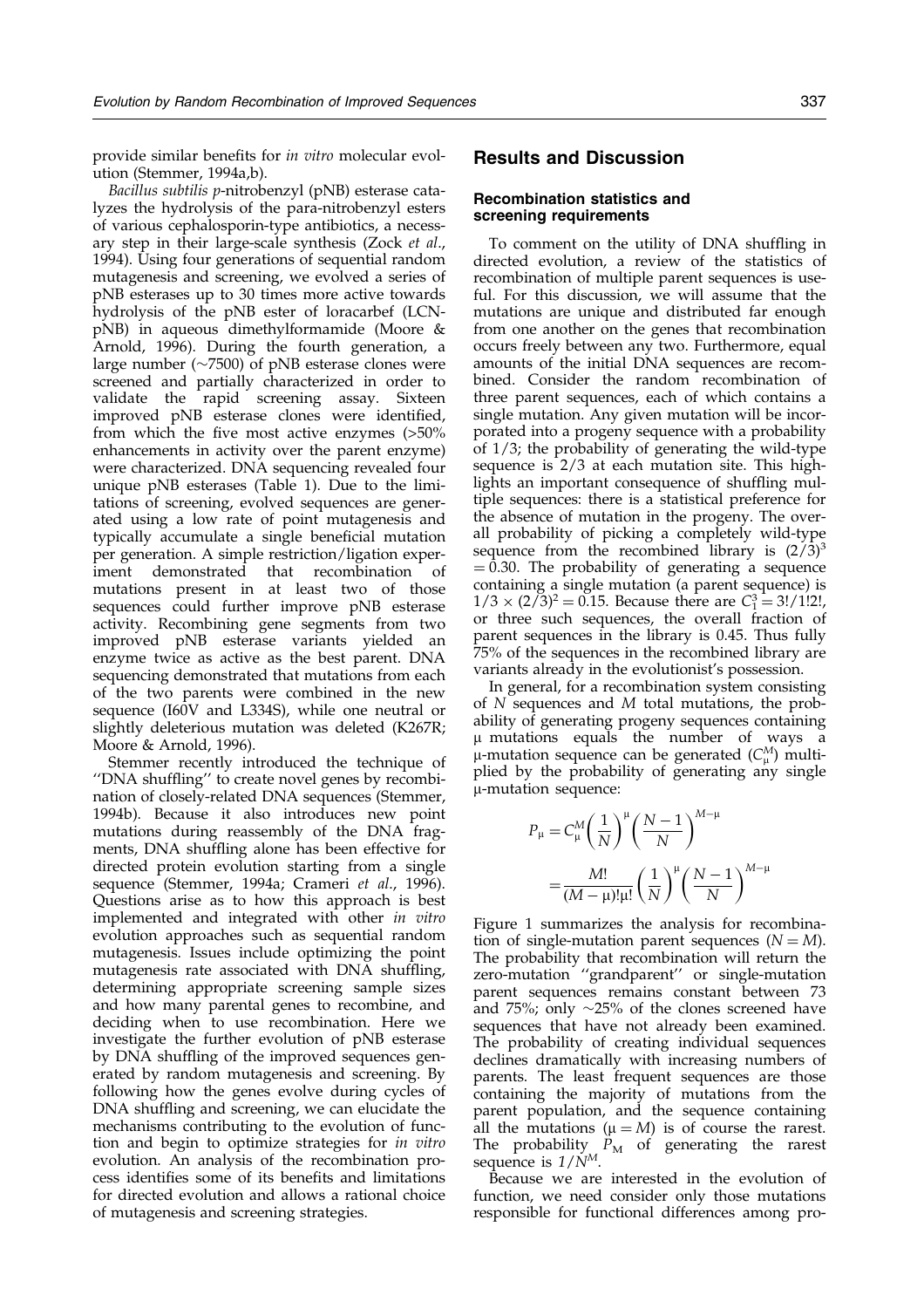<span id="page-2-0"></span>

| Table 1. DNA and amino acid substitutions in fourth, fifth and sixth generation evolved pNB esterases                                                                                                                                                                                                                 |                            |        |        |        |        |       |       |       |       |        |       |            |        |       |       |
|-----------------------------------------------------------------------------------------------------------------------------------------------------------------------------------------------------------------------------------------------------------------------------------------------------------------------|----------------------------|--------|--------|--------|--------|-------|-------|-------|-------|--------|-------|------------|--------|-------|-------|
| Mutation                                                                                                                                                                                                                                                                                                              | substitution<br>Amino acid | 4-54B9 | 4-38B9 | 4-53D5 | 4-43E7 | 5-6C8 | 5-5E4 | 5-4H4 | 5-4G2 | 5-4D12 | 5-2D3 | $6 - 10F1$ | 6-1D12 | 6-1C7 | 6-1A6 |
| ATC $27 \rightarrow ATA$                                                                                                                                                                                                                                                                                              |                            |        |        |        |        |       |       |       | XES   | yes    |       |            |        |       |       |
| $CCT 33 \rightarrow CCC$                                                                                                                                                                                                                                                                                              |                            | yes    |        |        |        |       |       |       |       |        |       |            |        |       |       |
| $\mathrm{ATT}~60 \rightarrow \mathrm{GTT}$                                                                                                                                                                                                                                                                            | I60V                       |        | yes    |        |        | yes   | yes   |       | yes   | yes    | yes   | yes        | yes    | yes   | yes   |
| $\text{GAT 81} \rightarrow \text{GAC}$                                                                                                                                                                                                                                                                                |                            |        |        |        |        |       |       |       |       |        |       |            |        |       | yes   |
| $TAT$ 84 $\rightarrow$ TAC                                                                                                                                                                                                                                                                                            |                            |        |        | yes    |        | yes   |       |       |       |        |       |            |        |       |       |
| $AGT 94 \rightarrow GGT$                                                                                                                                                                                                                                                                                              | <b>S94G</b>                |        |        |        | yes    |       |       |       |       |        |       |            |        |       |       |
| $GGA$ 127 $\rightarrow$ GGG                                                                                                                                                                                                                                                                                           |                            |        |        |        |        |       |       |       |       |        |       |            |        |       | yes   |
| $TCG$ 148 $\rightarrow$ TCC                                                                                                                                                                                                                                                                                           |                            |        |        |        |        | yes   |       |       |       |        |       |            |        |       |       |
| TIT $149 \rightarrow TTC$                                                                                                                                                                                                                                                                                             |                            |        |        |        |        |       |       |       | yes   | yes    |       |            |        |       |       |
| $GGC 227 \rightarrow GGG$                                                                                                                                                                                                                                                                                             | <b>A227G</b>               |        |        |        |        |       |       |       |       |        | yes   |            |        |       |       |
| ATT 239 $\rightarrow$ ATC                                                                                                                                                                                                                                                                                             |                            |        |        | res    |        |       | yes   |       |       |        |       |            |        |       |       |
| AGA 246 $\rightarrow$ AGG                                                                                                                                                                                                                                                                                             |                            |        |        |        |        |       |       |       |       |        |       |            |        |       | yes   |
| $GCG 252 \rightarrow GCT$                                                                                                                                                                                                                                                                                             |                            |        |        |        |        |       | yes   |       |       |        |       |            |        |       |       |
| $AAA$ 267 $\rightarrow$ AGA                                                                                                                                                                                                                                                                                           | <b>K267R</b>               | yes    |        |        |        |       |       |       |       |        |       |            |        |       |       |
| $CCG$ 317 $\rightarrow$ TCG                                                                                                                                                                                                                                                                                           | P317S                      |        |        |        |        | yes   |       |       |       |        |       | yes        | yes    | yes   | yes   |
| $ITA$ 334 $\rightarrow$ GTA                                                                                                                                                                                                                                                                                           | L334V                      |        |        |        | yes    |       |       |       |       |        |       |            |        |       |       |
| $TTA 334 \rightarrow TCA$                                                                                                                                                                                                                                                                                             | L334S                      | yes    |        |        |        | yes   | yes   | yes   | yes   | yes    | yes   | yes        | yes    | yes   | yes   |
| $GCT 343 \rightarrow GTT$                                                                                                                                                                                                                                                                                             | A343V                      |        |        | res    |        |       |       | yes   |       |        |       |            |        |       | yes   |
| $CAT 356 \rightarrow CGT$                                                                                                                                                                                                                                                                                             | H356R                      |        |        |        |        |       |       |       | yes   | yes    |       | yes        |        | yes   |       |
| $ACT 359 \rightarrow GCT$                                                                                                                                                                                                                                                                                             | T359A                      |        |        |        |        |       |       |       |       |        |       |            | yes    |       |       |
| ATT 464 $\rightarrow$ GTT                                                                                                                                                                                                                                                                                             | I464V                      |        |        |        |        |       |       |       | yes   | yes    |       | yes        |        | yes   |       |
| DNA substitutions are identified in the context of the three-base codon of the encoded enzyme sequence. Grey background indicates mutations from fourth generation parent sequences. White<br>background indicates new mutations which arose during DNA shuffling. Bold face type indicates translated DNA mutations. |                            |        |        |        |        |       |       |       |       |        |       |            |        |       |       |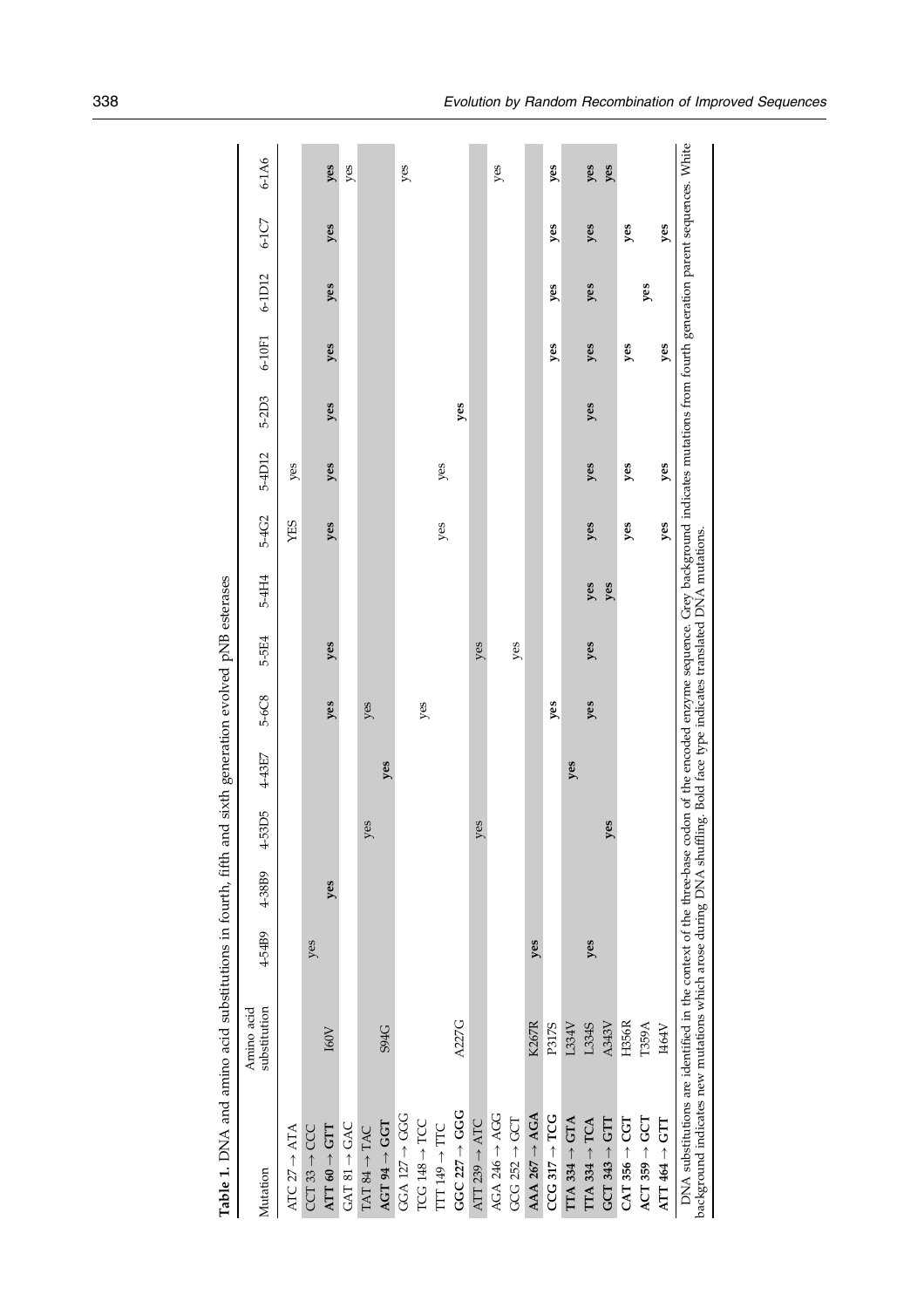<span id="page-3-0"></span>

tein variants. Neutral mutations by definition do not affect function; their distribution among progeny sequences is determined statistically, even in the screened population [\(Zhao](#page-11-0) & Arnold, 1997b). Thus for the purposes of this discussion of recombination libraries and screening requirements, M is the number of mutations that affect the targeted function (either beneficial or deleterious). $\ddot{\uparrow}$  By screening enough clones to ensure that the rarest sequence, that is, containing all M mutations, has been examined, one can be sure that the best variant will be discovered. This is true even if the best variant does not contain all the functional mutations (as would be expected if some mutations were deleterious or if the effects of mutations are not cumulative).

In practice, of course, oversampling is required to ensure that a particular variant has been examined during the course of screening. To be 95% confident that the most active combination variant has been examined, we must be 95% confident the rarest variant has been examined. If S is the number of clones sampled, then

 $(1 - P_M)^S < 1$  – confidence limit

describes how the probability of not sampling the rarest variant changes with increasing S. This allows calculation of the number of samples required for a given confidence limit. The oversampling is then how many more samples must be screened over the theoretical minimum. When one clone is required with  $95%$  confidence, the oversampling will be between 2.6 and 3.0 (for larger numbers of parents). Even a relatively low rate of background point mutagenesis, however, can introduce significant confounding effects. Non-neutral point mutations obscure recombination events

Figure 1. Probabilities of generating sequences containing different numbers of mutations by random recombination, based on recombining single-mutation parent sequences. Novel variants (not grandparent or parent sequences) are shown with unfilled symbols.

and increase the amount of screening required to find the best sequences (vide infra). Thus, in practice, it may be impossible to screen sufficient numbers of clones to be sure of finding the best recombinant, particularly when the point mutation rate is high and a large number of functional mutations are being recombined. Alternative strategies which can reduce screening requirements under special conditions will be discussed further on.

#### DNA shuffling of evolved pNB esterases

An effect of forcing DNA polymerase to synthesize full length genes from the pool of small DNA fragments generated during DNA shuffling is additional background point mutagenesis. A high rate of point mutagenesis can severely inhibit the discovery of novel combinations of existing mutations within a population. Because most mutations are deleterious (in a screening assay sensitive to small changes in the screening variable), beneficial recombinations and rare beneficial point mutations are masked by the negative background. DNA shuffling with a  $0.7\%$  mutagenesis rate, for example, would yield an average of 10-11 point mutations in the 1470 bp pNB esterase gene. This is substantially more than the optimal mutation frequency ( $\sim$ three mutations per gene) for directed evolution of pNB esterase [\(Moore](#page-11-0) & Arnold, 1996). In fact, when the four evolved pNB esterase gene sequences were shuffled using Taq polymerase, fully 90% of the clones in the resulting library exhibited essentially no esterase activity during screening (data not shown). In a parallel study, we observed that 80% of the clones generated by DNA shuffling of subtilisin E exhibited no activity [\(Zhao](#page-11-0) & Arnold, 1997a).

In an effort to reduce the background mutagenesis rate, a proofreading polymerase (Pwo) was used during fragment reassembly. With Pwo, 50 to 100 base-pair fragments could be reassembled to create a library in which fully 80% of the clones

<sup>{</sup> A mutation that is neutral in one context (i.e. in the wild-type background), but becomes functional in a different context, would be considered a functional mutation.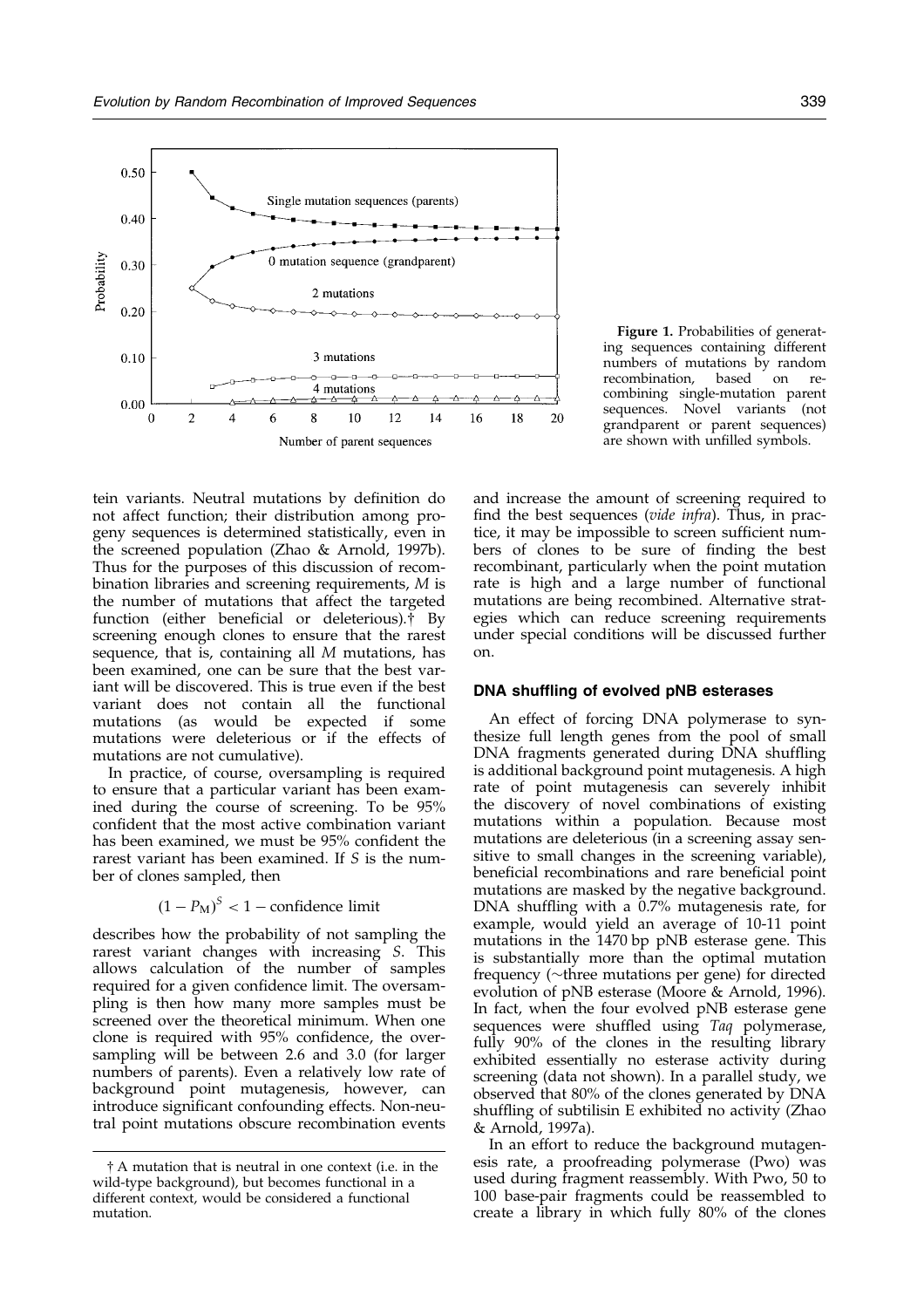<span id="page-4-0"></span>

Figure 2. Activity profiles of generations 5 and 6 determined by screening libraries created by DNA shuffling of unique fourth and fifth generation variants. Activities were sorted from best to worst. Profiles are normalized by the number of clones screened.

retained activity. Inserts from 13 randomly picked colonies were partially sequenced in order to determine the point mutation rate. Five mutations not present in any of the parent sequences were found in 12,000 nucleotides sequenced, for an overall mutagenic rate of  $\sim 0.04\%$ . These minimally mutagenic conditions were used for DNA shuffling. A subsequent, in-depth investigation of the various steps involved in DNA shuffling has allowed us to identify a set of recombination protocols with a wide range of point mutagenesis rates [\(Zhao](#page-11-0) & Arnold, 1997a).

Four unique fourth generation improved pNB esterase variants were chosen as the starting point for further directed evolution by DNA shuffling. Two cycles of DNA shuffling and screening for activity towards the p-nitrophenyl ester of loracarbef (pNP-LCN) in 25% dimethylformamide (DMF) were performed. The activity profiles of the resulting populations (generations 5 and 6) are shown in Figure 2. To generate these profiles, activities of the individual clones measured in the 96-well plate screening assay were normalized by cell density  $(A_{600})$  and plotted in descending order. Approximately 2% of the 948 generation 5 clones screened exhibit more total activity than the most active parent (4-54B9). The screened population was sufficiently large to give a high level of confidence that the most active variant that can be



Figure 3. Activities of fourth, fifth and sixth generation pNB esterase variants [\(Table](#page-2-0) 1) in screening assay. Fourth generation variants were recombined and screened to identify improved enzymes in generations 5 and 6.

generated by simple recombination of the fourth generation sequences has been found.{ The six most active variants from generation 5 were collected and shuffled again to create generation 6. Fully 20% of the 474 clones screened were more active than 4-54B9. Only 20 to 25% of the clones were inactive, as expected using the high fidelity Pwo-only shuffling conditions.

Figure 3 summarizes the activities of the four fourth generation parents and the best variants identified in generations 5 and 6. The improvement in enzyme activity as a result of shuffling is already apparent in the fifth generation, which includes one variant (5-6C8) fourfold more active than 4-54B9 and twice as active as variant 5-1A12 previously generated by ligation recombination [\(Moore](#page-11-0) & Arnold, 1996). The sixth generation contains two clones with yet higher activities than 5-  $6C8$ . The best one,  $6-10F1$ , represents a five to sixfold improvement over 4-54B9 and is  $\sim$ 150 times more active than the wild-type.

Activities of the fifth and sixth generation variants towards the p-nitrobenzyl ester of loracarbef (LCN-pNB) were also determined, using a modi fied HPLC assay as described in Materials and Methods. The best pNB esterase is 5-6C8, which exhibits a threefold increase in total activity over 4- 54B9. This clone is now  $\sim$ 100 times more active than wild-type pNB esterase towards LCN-pNB in 25% DMF. The sixth generation variants exhibited no further improvement in activity towards this substrate, a clear reflection of the use of the pNP ester during screening and the first law of random mutagenesis: "You get what you screen for" [\(You](#page-11-0) & Arnold, 1996).

 $\dagger$  When shuffling four parent sequences each of which contains one beneficial mutation, 765 clones must be screened to be 95% confident that all combinations have been examined (assuming recombination occurs freely between mutations and no point mutagenesis). A 0.04% rate of point mutagenesis translates to less than 0.6 new mutations per sequence, of which only a fraction will affect function (estimated from the activity profile of a library created by error-prone PCR to be  $\sim 0.5$ , data not shown).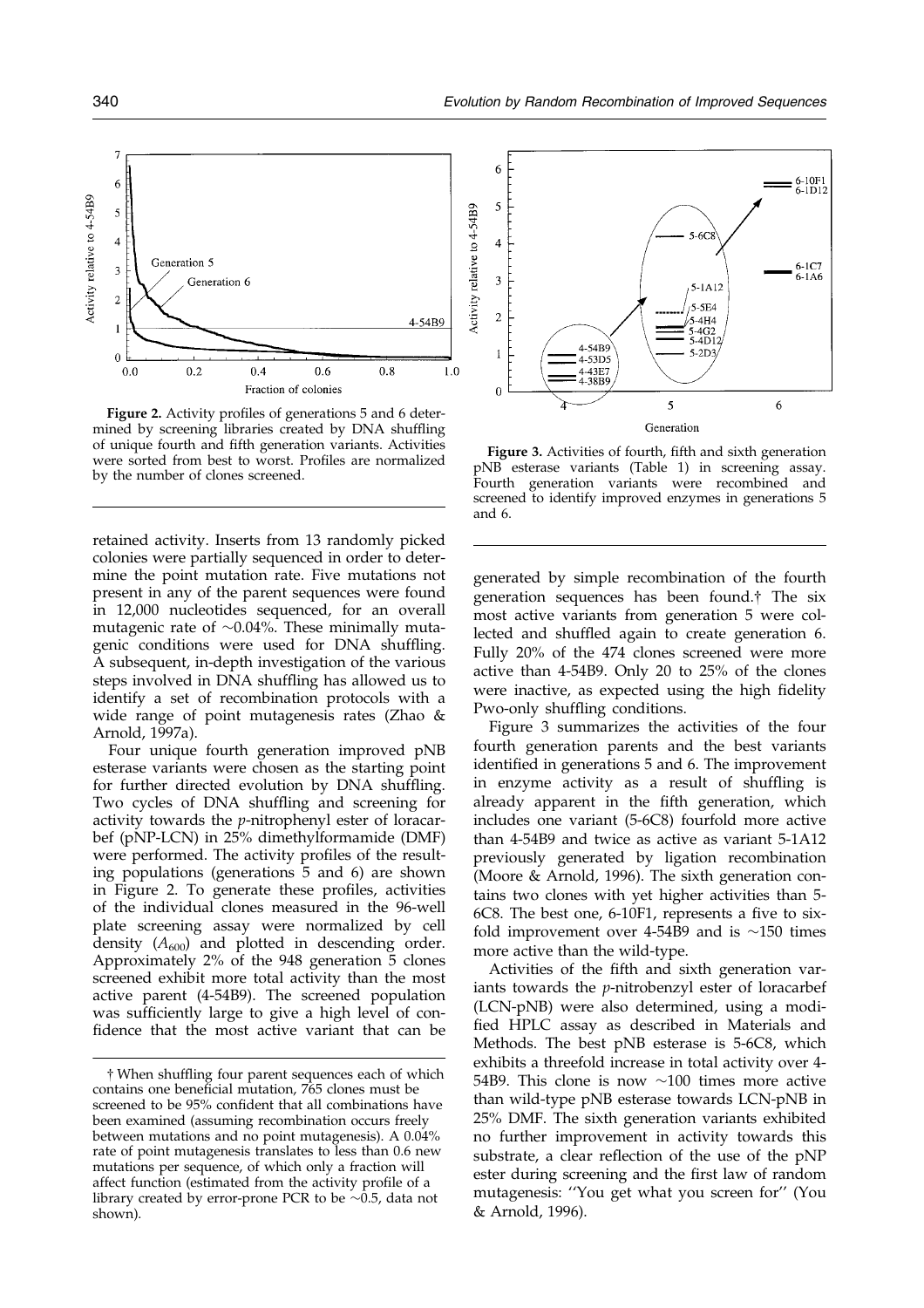#### Analysis of evolved pNB esterase genes

DNA mutations present in the four parent fourth generation sequences and mutations identified by sequencing the genes encoding the selected fifth and sixth generation variants are summarized in [Table](#page-2-0) 1. By comparing the activities and sequences of these variants with the third-generation parent, four beneficial mutations were identified (leading to amino acid substitutions I60V, L334V, L334S and A343V). The remaining mutations present in the fourth generation sequences are neutral or mildly deleterious [\(Moore](#page-11-0) & Arnold, 1996).

Several interesting observations can be made from this Table. It can be seen that a number of mutations increase their frequencies in the subsequent generations. Substitutions I60V in 4-38B9 and L334S in 4-54B9 are each present in a single fourth generation parent. In contrast, I60V is present in five of the six fifth-generation variants, and L334S is present in all six. By the sixth generation both substitutions are fixed in the population. A new substitution at position 317, first found during the fifth generation  $(5-6C8)$ , also becomes fixed by the sixth. This new mutation probably accounts for the significant increase in activity of variant 5-6C8. The P317S substitution is positioned near the enzyme surface in a loop located on the same side of the entrance to the substrate binding pocket as amino acid substitutions L334S, M358V and A343V [\(Moore](#page-11-0) & Arnold, 1996). Removal of a proline at this position may relax conformational constraints on the loop, allowing the substrate freer access to the active site.

The two separate beneficial mutations at position 334 in 4-43E7 and 4-54B9 are mutually exclusive, and a competition exists as to which one will be propagated to successive generations. Variant 4- 54B9 has more than twice the activity of 4-43E7 as a result of the mutation at position 334, and the fifth generation recombination progeny in fact show the L334S substitution from 4-54B9 exclusively. Recombination provides a rapid means to identify the most effective mutation among multiple possibilities at any given site.

Related to the observation that beneficial mutation combinations are fixed is the fact that recombination and screening also effectively remove neutral and deleterious mutations. Three of the five mutations present in the fourth generation parents that are synonymous (DNA mutations in codons 33, 84, and 239 that do not lead to amino acid substitutions) or non-synonymous, but believed neutral or mildly deleterious in their effects on total activity (mutations leading to amino acid substitutions S94G and K267R [\(Moore](#page-11-0) & Arnold, 1996)), have been removed from the improved pNB esterase population in a single round of shuffling; all five are removed by the sixth generation. The two most active sixth generation enzyme variants, 6-10F1 and 6-1D12, have no synonymous mutations at all and only one mutation (at position 359) not seen in any previous

clone. Due to the statistical preference for the absence of mutations the recombination process is highly effective in filtering out neutral (and deleterious) mutations starting from multiple parent sequences.

[Table](#page-2-0) 1 also shows that the DNA shuffling technique can recombine multiple parent sequences to create novel progeny. Recombination between at least three fourth-generation parents is required to create  $5-5E4$ , and at least three fifth-generation parents were recombined to generate clones 6-10F1 and 6-1A6 (based on the presence and absence of the DNA mutations in the sequences compared to the parent sequences).

Finally, it is useful to note that DNA shuffling generates point mutations that are rarely observed during PCR (at least for the low-mutagenesis rate PCR conditions used for directed evolution of longer DNA sequences). Four of the 12 new point mutations identified in the fifth and sixth generation variants, for example, are  $G \rightarrow C$  (and  $C \rightarrow G$ ) and  $G \rightarrow T$  (and  $C \rightarrow A$ ) transversions, which were not found at all during the first four generations of pNB esterase evolution involving PCR mutagenesis [\(Moore](#page-11-0) & Arnold, 1996). These mutations were also generated very rarely during the error-prone PCR mutagenesis of subtilisin (Shafikhani et al., 1997). DNA shuffling and errorprone PCR together may provide access to a wider range of amino acid substitutions.

#### Evolved pNB esterase amino acid sequences

Amino acid substitutions in the evolved pNB esterases are indicated in [Table](#page-2-0) 1; changes in amino acid sequence along the lineage are sum-marized in [Figure](#page-6-0) 4. The accumulation and fixation of two beneficial amino acid substitutions from the fourth generation, I60V and L334S, is essentially complete in a single generation of DNA shuffling and screening 948 clones. In contrast, A343V, a beneficial mutation found in the fourth generation, no longer appears in the majority of fifth or sixth generation variants. The (5-4H4) recombinant of the parent containing this mutation (4-53D5) with 4-54B9 shows no improvement in activity over 4- 54B9 [\(Figure](#page-4-0) 3). Substitutions A343V and L334S therefore do not work in concert to improve enzyme activity, and consequently there is little or no driving force to retain A343V in the population. The remaining fifth generation variants, with the exception of 5-6C8, are less active than 5-1A12 [\(Figure](#page-4-0) 3), yet they contain the I60V and L334S substitutions while omitting K267R, as does 5- 1A12. This suggests that the additional mutations found in those sequences are neutral, or possibly, deleterious. For instance, the amino acid sequences of 5-5E4 and 5-1A12 are identical, and the decreased activity of the former is likely due to the two synonymous mutations in 5-5E4 not present in 5-1A12. Because the screen evaluates the total activity of a clone (normalized by cell density), synonymous mutations can influence the result, for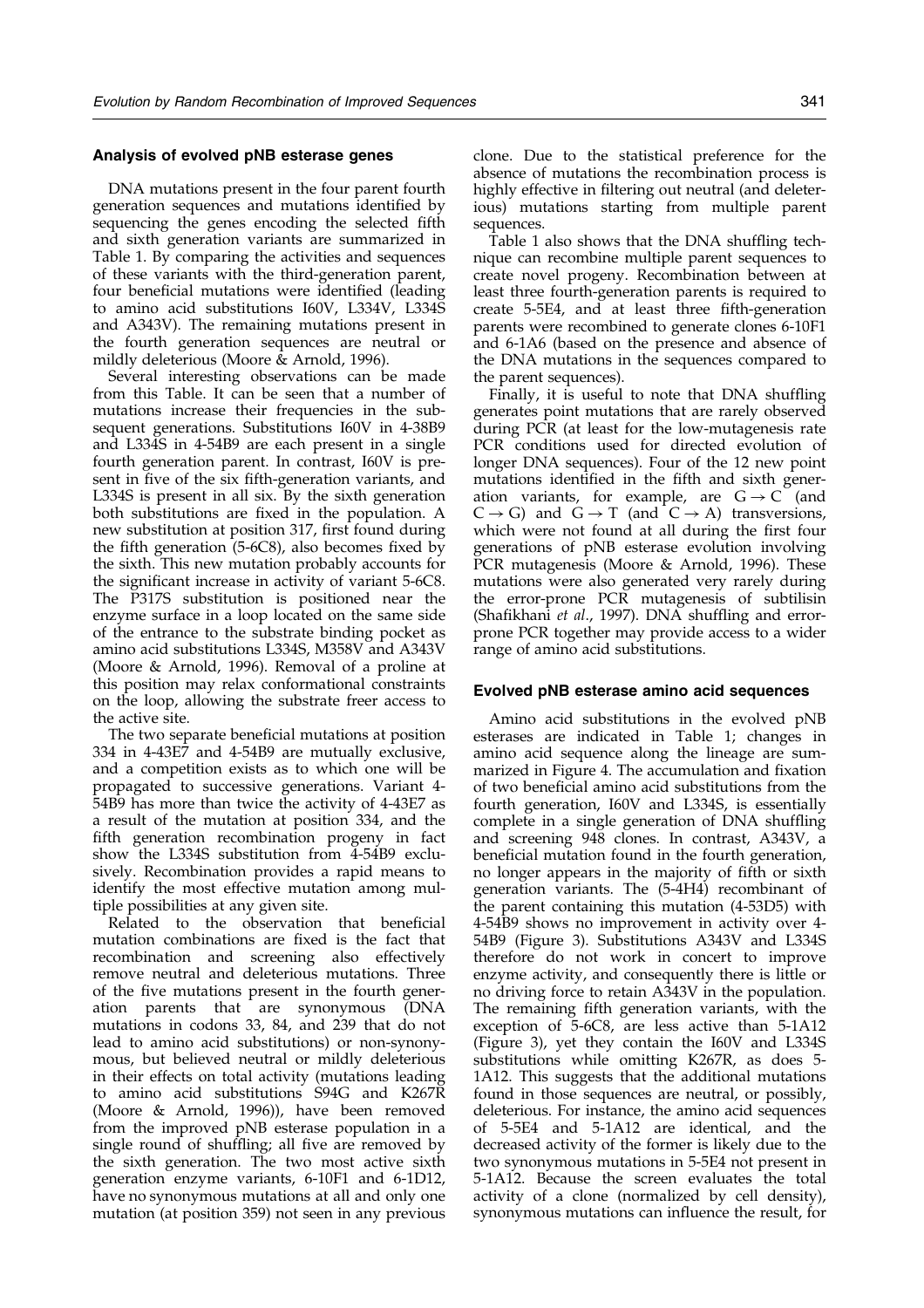<span id="page-6-0"></span>

Figure 4. Lineage of pNB esterase variants showing amino acid substitutions accumulated by four generations of sequential random<br>mutagenesis (fourth generation) (fourth generation) and by DNA shuffling (fifth and sixth generations) and screening. All variants contain amino acid substitutions H322R, Y370F, M358V and L144M from the third generation parent [\(Moore](#page-11-0) & Arnold, 1996).

example, by affecting the amount of active enzyme expressed. The new beneficial mutation that gives rise to the P317S substitution becomes fixed in the sixth generation, and further evolution during that generation primarily arises from point mutation

rather than recombination.<br>Clones 5-4G2 and 5-4D12, whose DNA sequences are identical, both contain amino acid substitutions H356R and I464V. These two substitutions are seen together again in 6-10F1 and 6- 1C7. Because 6-10F1 and 6-1D12 have almost identical activity, we can reasonably infer that the I60V, P317S, and L334S substitutions are responsible for that activity, while the mutations leading to H356R and I464V from the fifth generation as well as a new mutation, T359A, in 6-1D12 are neutral. The three mutations believed responsible for enhanced activity are also present in 6-1A6, along with the last mutation in this system known to enhance activity, A343V. That 6-1A6 has lower activity than 6-10F1 and 6-1D12 is therefore attributable to either the three synonymous mutations in 6-1A6 [\(Table](#page-2-0) 1) or antagonism between amino acid substitutions A343V and P317S or I60V.

The new point mutations that arose during the minimally mutagenic DNA shuffling increased (P317S) and decreased enzyme activity. The effects of individual mutations can be ascertained with confidence because the sequences differ from one another at very few positions. We have recently demonstrated a method that allows one to distinguish clearly beneficial, neutral and deleterious mutations in evolved sequences by random recombination with ancestor sequences [\(Zhao](#page-11-0) & Arnold, 1997b). This method will be particularly useful for identifying mutations responsible for functional changes in proteins in a background of neutral

mutations (as happens when multiple new mutations are present).

Only  $2\%$  of the fifth generation clones are more active than the most active parent, 4-54B9 [\(Figure](#page-4-0) 2). Although 25% of the progeny should be novel, the combination  $I60V + L334\overline{S}$  predominates in the most active variants (Figure 4), suggesting that many of the remaining combinations lead to lower activity than in 4-54B9. Additionally, while there is no mechanism for recombination alone to generate inactive clones,  $\sim$ 25% of the variants in [Figure](#page-4-0) 2 are inactive, presumably as a result of background point mutation. This implies that the frequency of enhanced-activity recombinants is reduced by point mutation and emphasizes the importance of minimizing the mutagenesis rate when recombining positive mutations.

#### Developing strategies for directed evolution

#### Recombination versus random mutagenesis

Recombination is only useful if a population of sequences is available from which new combinations of mutations can be generated. Homologous proteins with similar sequences could provide such a starting population [\(Stemmer](#page-11-0), 1994b). (Note, however, that a high level of sequence identity may be required for DNA shuf fling.) Populations of sequences can also be created by the background point mutagenesis feature of DNA shuffling [\(Crameri](#page-11-0) et al., 1996). Alternatively, they can be generated by random mutagenesis and screening experiments, as they have been for the current study. When interesting sequences already exist, recombination offers an efficient means to use that information. If the sequences must be generated, however, then one should consider that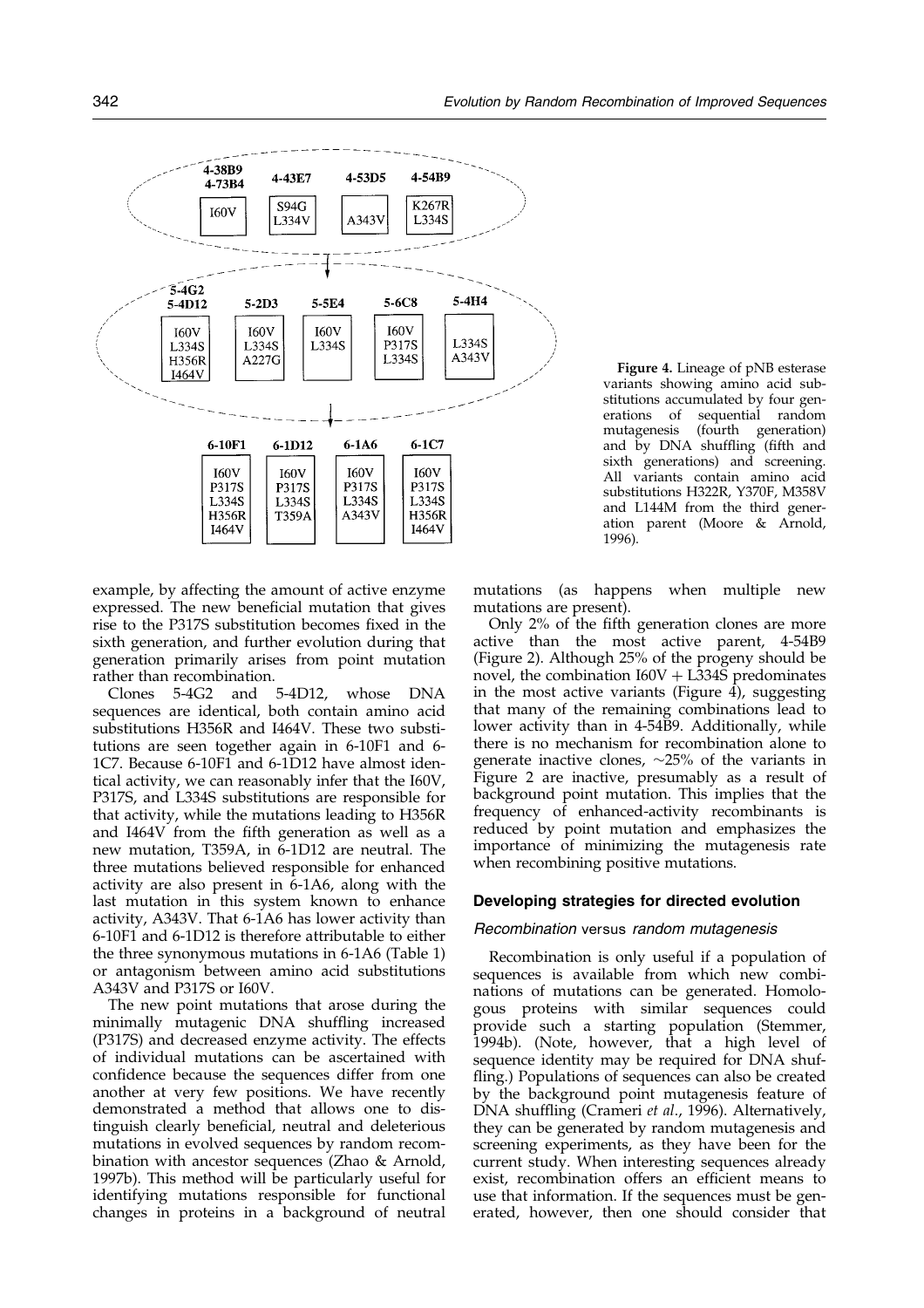cost in the overall cost of evolution by recombination as compared to, for example, evolution by sequential generations of random mutagenesis and screening.

In theory, the sequential (or "asexual") approach requiring the least labor in terms of screening is to screen randomly mutagenized clones until a positive is identified and then use that as the template for the next generation. The process is a random walk in which the first uphill step encountered is taken. To take a simple illustration, consider three mutations A, B and C that each contribute in a cumulative, if not additive, manner when combined. A, B and C could be collected in the ABC variant in three sequential generations of mutagenesis and screening. Alternatively, if A, B and C all contribute to the desired feature in the wild-type background (as they often do; see, for example, [Chen](#page-11-0) & Arnold, 1993), they could be found separately and then recombined to make ABC. Finding the single-mutation sequences A, B, and C, however, requires screening the same number of colonies as finding ABC by sequential evolution. Recombining the A, B, and C sequences to make ABC requires additional screening. Of course, the sequential pathway requires three random mutagenesis steps, while the recombination pathway requires only one mutagenesis step and one DNA shuffling step. The advantages of one approach over the other then depend on the costs of screening relative to the DNA manipulations.

Note that the severe limitations screening places on the number of colonies that can be sampled makes it difficult to accept downhill steps in the hope that further improvements can be found further out in sequence space [\(Moore](#page-11-0) & Arnold, 1997). It also means that extremely rare events such as the recombination of neutral or slightly deleterious mutations to make a beneficial combination will probably not contribute in any significant fashion to the evolutionary process.

The pNB esterase evolution provides a concrete example for analysis. Approximately one in every 1500 to 2000 randomly mutagenized pNB esterase clones screened was positive (showing 50% or greater enhancement in activity over the parent; [Moore](#page-11-0) & Arnold, 1996). To generate the population of four unique positives for DNA shuffling, we examined a total of 7500 clones. Finding the best combination variant required additional DNA shuffling experiments, and  $\sim$ 1400 additional colonies were screened. Thus a total of 9000 clones were screened in going from generations 3 to 6. There is no guarantee that the sequences chosen for recombination are unique: in fact, the original fourth generation clones contained five variants, two of which were identical (4-38B9 and 4-54B9) and two of which contained mutations in the same codon (4-43E7 and 4-54B9), precluding recombination between these variant pairs. It is very likely that variants of comparable or even greater activity could also have been created by continuing random mutagenesis and screening for three gener-

ations from the first fourth generation variant identified. The total screening requirement would be the same.

In practice, however, the uphill climb often involves identification of multiple positives during each generation. Everything but the one chosen to parent the next generation is discarded in the random uphill walk of the "asexual" evolution. During the pNB esterase evolution, we often identified four or five potential positives during the rapid screen on the LCN-pNP colorimetric substrate. Those were either verified or not during a second level screen on the p-nitrobenzyl (LCNpNB) substrate, and it was often the case that more than one sequence was a true positive [\(Moore](#page-11-0) & Arnold, 1996). The other improved sequences could of course be collected and recombined at any time and at relatively little screening cost. A significant advantage of the DNA shuffling method is its ability to utilize these available positive sequences.

#### Computer simulations of random recombination and screening

The statistical model can be used to optimize the number of parent sequences chosen for DNA shuf fling. Screening during the fourth generation actually resulted in the identification of 16 clones measurably more active than the parent, of which five were at least  $50\%$  more active [\(Moore](#page-11-0) & Arnold, 1996). An attempt to recombine all 16 sequences yielded no clones more active than 4-  $54\overline{B}9$  ( $\sim$ 1000 clones screened). This result can be understood when we consider the dramatically lower probability of finding the best combination(s) as the number of sequences increases. If the screening sample size is limited to a few thousand clones, there is little chance that the best sequences, or even sequences better than the best parent, will be found by screening a library created from 16 parents.

We have used a computer simulation of the random sampling of the two recombined libraries obtained by shuffling five and ten sequences to illustrate the advantage of choosing fewer parents when screening is limited. Recombining all ten parents becomes advantageous, however, when large numbers of clones can be examined. (Of course, the larger sampling requirement should then be compared to the potential for continued evolution by random mutagenesis.) Assuming that the ten parent sequences each contain a unique, single beneficial mutation ( $N = M$ ) and that they can be recombined to give all possible combinations, we calculated  $\tilde{P}_{\mu}$  for  $\mu = 0$  through 10. Since  $\Sigma P_{\mu} = 1$ , these were organized into a cumulative distribution from 0 to 1, and a random number generator was used to pick a point on the cumulative distribution, thereby identifying  $\mu$ (number of mutations per sequence). A second random number generator was used to pick one of the  $C_{\mu}^{M}$  possible sequences containing  $\mu$  substitutions using an evenly spaced distribution of possible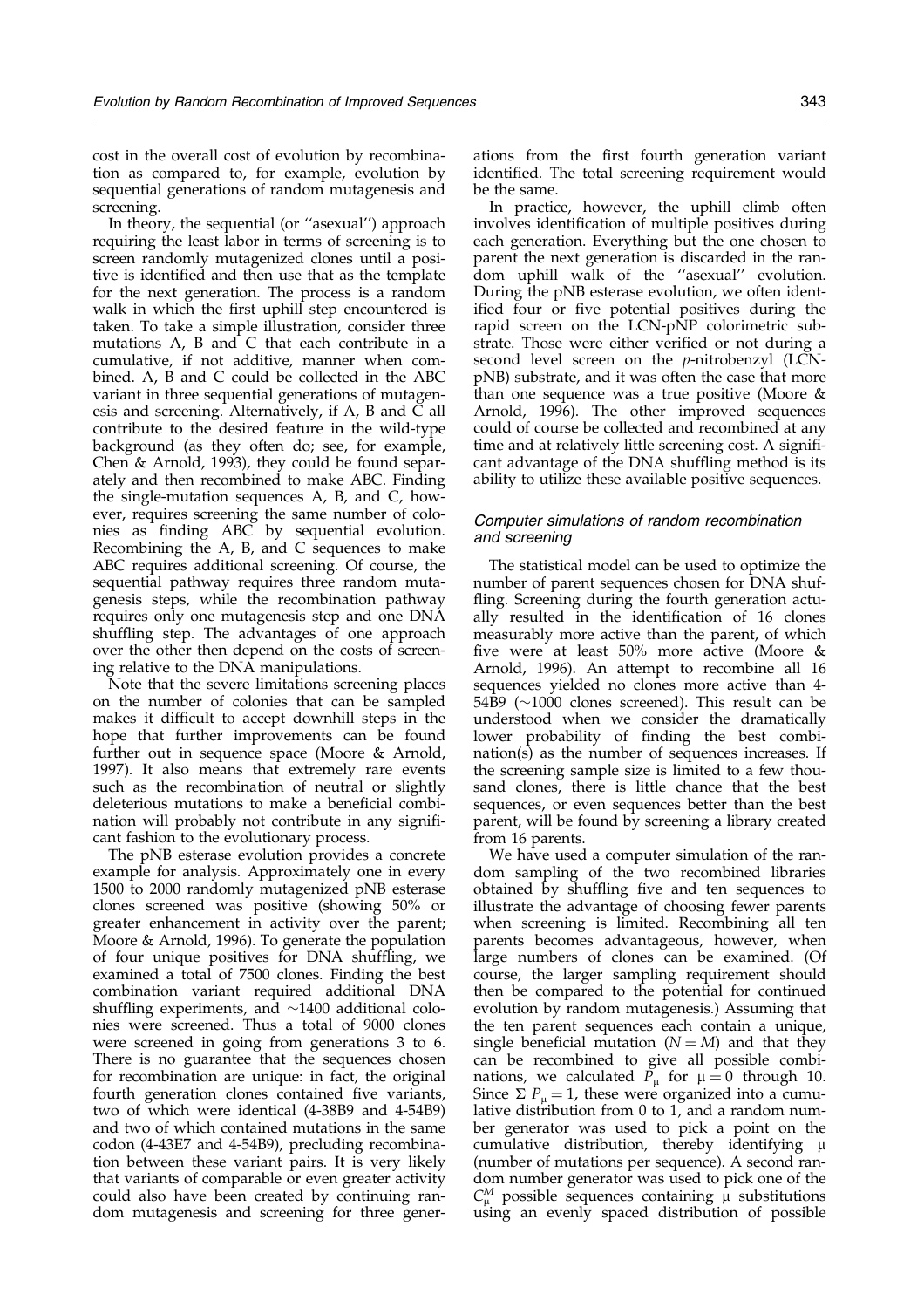<span id="page-8-0"></span>combinations. The activity of the sequence chosen was then calculated by assuming that the free energies of activation of the variants (proportional to the natural logarithms of their activities) are additive.

The results of this simulation are shown in Figure 5, using the activity data from the fourth generation pNB esterase variants. Figure 5(a) shows the averages of the highest values of mutant activities obtained over 15 separate trials for each (screening) sample size. The results obtained by shuffling the ten best mutants (black diamonds) can be seen to be slightly worse than those obtained by shuffling the five best mutants (white squares), for sample sizes up to about 10,000 to 15,000. That is, the average expected best mutant is higher for shuffling five parents at a time for small sample sizes. Figure  $5(b)$  and (c) show the range of values of the highest mutant activity obtained on each of 15 separate trials for each sample size. Here, the highest values obtained from recombining the best ten variants (black diamonds) become better than the values obtained from shuffling the best five (white squares) at sample sizes greater than about 1000. Although shuffling the top ten mutants for this set of data can yield higher final activities, the simulation shows that the outcome is much more risky when screening capabilities are limited to a few thousand clones.

Simulations also show that the results of the comparison of shuffling five versus ten parents is highly sensitive to the values of the activities. For instance, if the activities of mutants 6 through 10 are decreased, then the sample size at which recombining all ten mutants becomes preferable becomes much higher. Moreover, the simulation can be adapted for cases in which some or all of the parent sequences have two or more mutations, which may or may not be recombinable. Thus this simulation approach can be used to determine the optimal number of sequences to recombine for any given set of activity values and any given sample size.

The simple additivity assumption on which these simulations are based $\dagger$  is a reasonable first approximation of the behavior of combined mutations in proteins [\(Wells,](#page-11-0) 1990) and is useful for a first exploration of strategic issues in *in vitro* protein evolution. The real behavior is often more complex and will depend on the property of interest as well as the particular protein. However, it is likely that deviations from simple additivity are governed by non-linear functions of the number and magnitude of changes; values will certainly depend on which subset of mutations is recombined. While it is possible to modify the simulation to take into account deviations from additivity, very little data are available on the effects of large numbers of mutations. We have therefore not



Figure 5. (a) Averages of highest values of mutant activities obtained over 15 separate trials of simulated random recombination of five and ten parent sequences. (b) and (c) Range of values of mutant activities obtained over 15 separate trials. Activities of best fourth-generation parent (4-54B9) and highest-activity fifth gener-<br>ation clone identified (5-6C8) are indicated for identified  $(5-6C8)$  are indicated for

<sup>†</sup> Both beneficial and deleterious mutations can be all all done<br>commodated in this framework comparison. accommodated in this framework.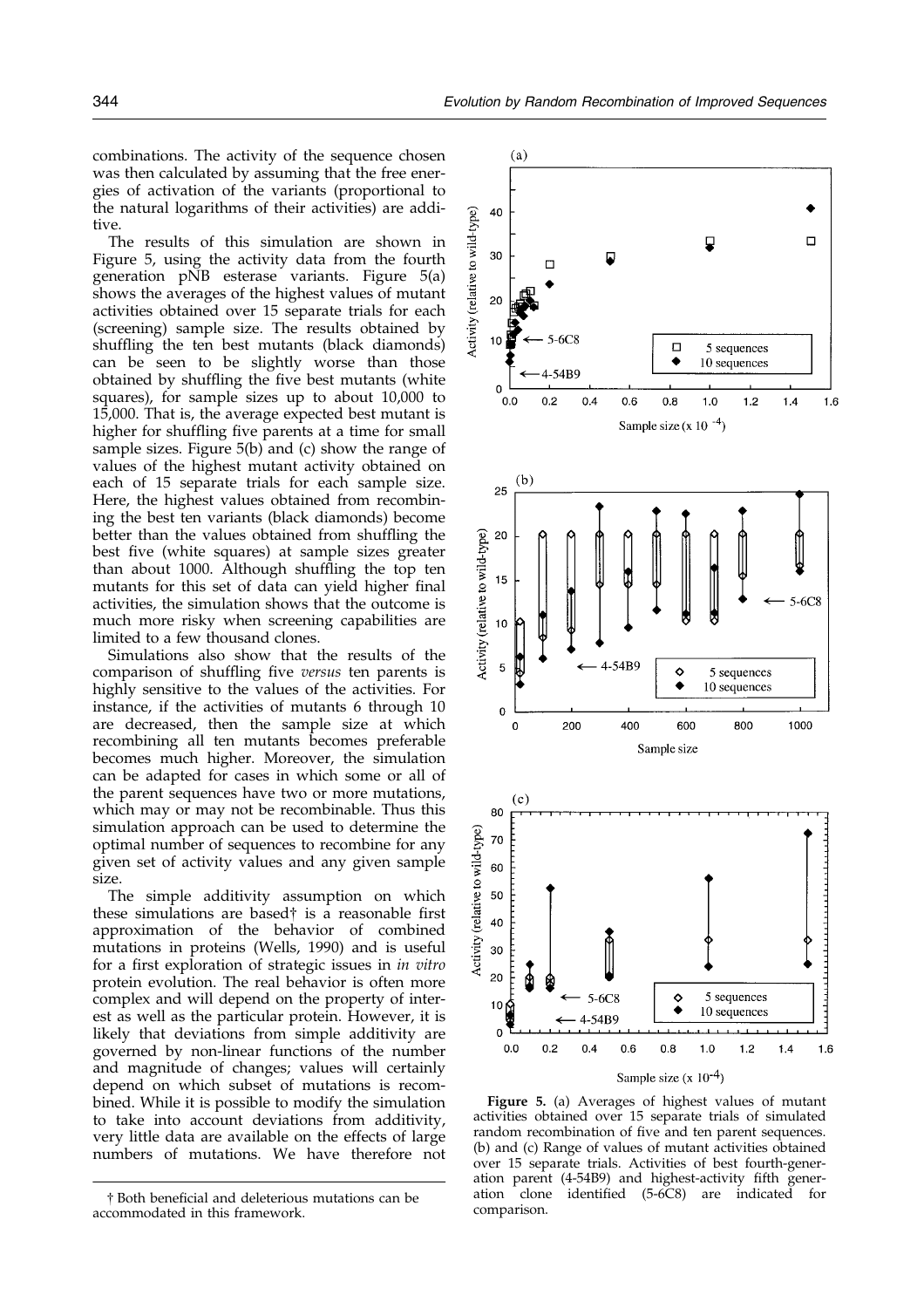

Figure 6. Pairwise recombination can reduce screening requirements, provided effects of mutations are cumulative. By shuffling two sequences at a time, sequences containing two mutations represent 25% of the recombined library. This example involves six recombination experiments.

attempted to include deviations from additivity in the current simulations. [Figures](#page-8-0)  $5(a)$ , (b), and [\(c\)](#page-8-0) show the activities of the best fourth generation parent  $(4-54B9)$  and the best fifth generation clone identified (5-6C8) by screening the shuffled library. That the activity of  $5-6C8$  is  $\sim$ twofold less than the average expected for screening 948 clones reflects the fact that (i) only four of the original five positive clones identified during generation 4 were unique, (ii) two mutations were on the same codon and could not be recombined, and (iii) the mutations combine with significantly less than 100% additivity.

#### Alternative search strategies

Finally, we will briefly consider two other search strategies that might be used to minimize screening requirements. One approach to producing a multiple-mutation variant which requires the screening of far less clones is multiple-step pairwise recombination. This strategy is illustrated in Figure 6 for the simple case of recombining four (beneficial) mutations from four separate parents. Pairs of parents are mated. As each progeny is a double mutant 25% of the time, only 12 clones are required to find all the double mutants, assuming the effects of the mutations are cumulative. The double mutants are then similarly mated, and screening only eight clones will identify the triple mutants. Mating and screening four clones will generate the quadruple mutant. Thus a total of only 62 clones  $(24 \times 2.6)$  times oversampling to be 95% confident at each step) must be screened, as compared to the 765 required to generate the quadruple mutant in a single recombination step. Such an approach requires considerable DNA manipulation and would be most useful when screening is extremely difficult. (An attractive alternative at this point may be sequencing the parents and recombination by site-directed mutagenesis.) A further cost of this approach is that the search space is very limited. The assumption is that each activityenhancing mutation will contribute to the overall activity, so that the quadruple mutant is the best performer of this population. If a particular double or triple mutant is the best performer, it may or may not be found, since not all of these intermediate mutants will have been examined.

A compromise method that works well, at least in theory, can be described as "population recombination." The idea is to shuffle all four parent sequences at once and screen enough clones to see all the double mutants. Because each double mutant occurs 3.5% of the time, 28 clones must be screened. This examines all of the pair-wise interactions between mutations and eliminates those which are not cumulative. The double mutant population is recombined to produce all of the triple mutants and the quadruple mutant (requires screening 16 clones). If the mutations were at least cumulative in their effects, screening  $132 \left(44 \times 3.0\right)$ times oversampling) clones would search the space completely for the best (quadruple) mutant. This approach most closely describes how recombination/selection experiments operate [\(Stemmer](#page-11-0), 1994a) where all of the clones that survive a particular selection criterion are recombined (often 100 clones or more serving as the parent population for the next generation).

# Conclusions

Recombination is an important tool for directing the evolution of proteins. Beneficial mutations can be recombined, while neutral and deleterious mutations are eliminated. The need to screen rather than select for many important enzyme functions, however, severely limits the ability to search for useful combinations. It is therefore imperative to analyze various recombination strategies. Mutagenic rates associated with the recombination process must be low so that beneficial mutations are not lost in a background of deleterious ones. Although a new beneficial amino acid substitution was found as a result of the DNA shuffling of  $pNB$ esterase, DNA shuffling may be less efficient for discovery of new mutations compared to a controlled mutagenesis technique (a beneficial mutation can be masked in the background of recombined sequences). Utilizing more than two parents for recombination introduces a statistical preference for not incorporating mutations in progeny, and this has several consequences especially with respect to screening. Recombination favors the dilution of progeny containing the most mutations, which has the effect of exponentially increasing the number of progeny that must be screened in order to find the rarest ones. Because shuffling large numbers of parent sequences can yield many possible combinations, it may also be necessary to strictly limit the number of parent sequences in any given recombination experiment. We have described two alternative search strategies which reduce the required number of variants examined, at the cost of possibly missing intermediate beneficial combinations.

Finally, recombination requires a population of positive variants for efficient enzyme improve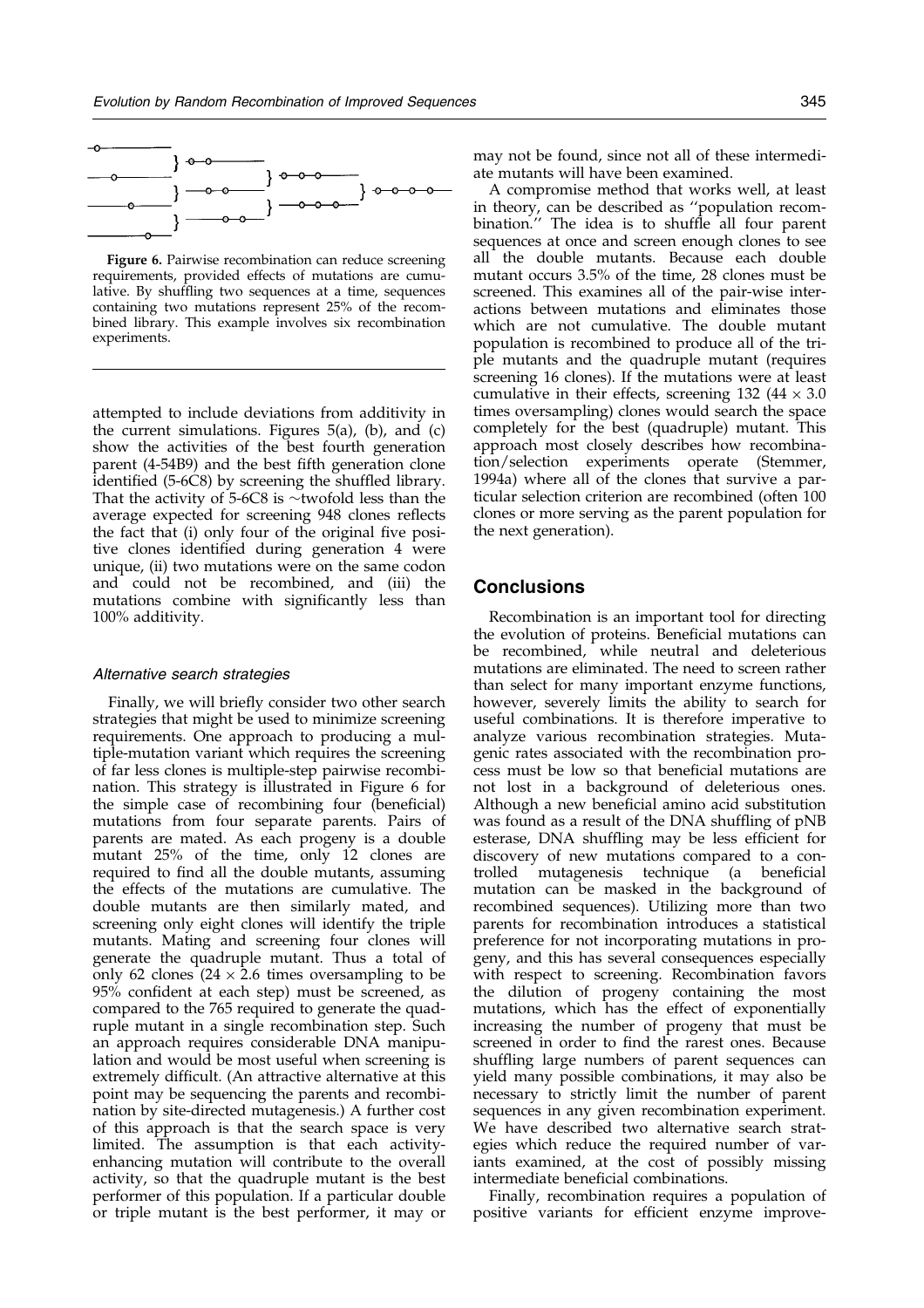ment. If a population of positive variants must first be generated, sequential random mutagenesis may require less effort to produce sequences containing multiple mutations. Multiple positive variants are often generated, however, during a single cycle of random mutagenesis and screening. Recombination of these positives can provide substantial improvements at relatively little cost.

# Materials and Methods

#### DNA shuffling

DNA shuffling was performed as described by [Stemmer](#page-11-0) (1994b) with modifications. The 2 kb DNA fragment encoding the B. subtilis pNB esterase gene was amplified using PCR (forward primer 5'-CAATCTA-GAGGGTATTAATAATG-3′ and reverse primer 5′-CGCGGGATCCCCGGGTACCGGGC-3'). The amplified DNA was purified by gel electrophoresis and extraction using Qiaex kit (Qiagen, Chatsworth, CA). A total quantity of  $\sim$ 10 µg DNA, either from a single parent (nonrecombinatorial) or from a mixture of multiple parent sequences (recombinatorial), was digested with DNase I  $(0.0015 \text{ units/}\mu\text{l})$  at room temperature for 20 minutes in a 100 µl reaction. After ethanol precipitation, the digested DNA was electrophoresed as a smear in a 3% low melting temperature gel of NuSieve GTG Agarose (FMC Bio Products, Rockland, ME). DNA fragments in specified molecular size ranges were collected onto DE-81 filter paper disks (Whatman, Maidstone, England) by electrophoresis and eluted from the filter paper with  $400\ \rm \mu l$  of 10 mM Tris/1 mM EDTA buffer (pH 8.0) containing 1 M NaCl. The DNA fragments were ethanol precipitated and redissolved to approximately  $20 \text{ ng DNA/µl}$  in  $1 \times$  Pwo DNA polymerase buffer (Boerhinger Mannheim, Indianapolis, IN) containing  $2 \text{ mM } MgSO_4$  and 0.2 mM each of the four dNTPs. A  $\bar{5}$  unit/ $\mu$ l Pwo DNA polymerase solution (Boehringer Mannheim) was diluted tenfold, and  $0.5 \mu l$  was added to a  $5 \mu l$  redissolved DNA reaction solution. Reassembly of DNA fragments was conducted by PCR, using the conditions  $94^{\circ}$ C for  $40$ seconds., then 70 cycles of  $94^{\circ}$ C for 30 seconds, 50 $^{\circ}$ C for 30 seconds,  $72^{\circ}$ C for 30 seconds, followed by a final extension step at  $72^{\circ}$ C for five minutes. A second 0.5 µl of Pwo polymerase was added at the annealing step of the 35th cycle. The reassembled DNA fragments were amplified in a conventional PCR (25 cycles) with the dilution of  $1 \mu$ l reassembled DNA fragments in a  $100 \mu$ l reaction. Once the success of the reassembly/amplification reactions was verified by gel electrophoresis, the reassembled product was purified with a Wizard PCR prep kit (Promega Corp., Madison, WI), digested with BamHI and XbaI, concentrated by ethanol precipitation, and electrophoresed in an agarose gel. The 1.8 kb product was cut from the gel and the DNA extracted using a Qiaex kit. The final products were ligated with the vector generated by BamHI-XbaI digestion of pNB106R [\(Zock](#page-11-0) *et al.*, 1994). This library was used to transform competent E. coli TG1 cells, as described [\(Moore](#page-11-0) & Arnold, 1996).

#### Screening a pNB esterase library

Screening was based on the assay described previously [\(Moore](#page-11-0) & Arnold, 1996), using the p-nitrophenyl

ester of the loracarbef nucleus (LCN-pNP) as substrate. E. coli TG1 containing the plasmid library were grown on LB/tetracycline ( $20 \mu g/ml$ ) plates. After 36 hours at 30°C single colonies were picked into 96-well plates containing  $100 \mu l$  LB/tetracycline medium per well. These plates were shaken and incubated at  $30^{\circ}$ C for 12 hours to let the cells grow to saturation. Aliquots  $(20 \mu l)$  of the cultures were inoculated into a fresh plate containing 100 µl media per well; these were incubated at  $40^{\circ}$ C for ten hours with shaking to induce the expression of pNB esterase. Esterase activities were then measured by transferring  $20 \mu l$  aliquots of the cell cultures into a fresh set of plates where they were mixed with  $200 \mu l$  of  $0.1 \text{ M}$ Tris-HCl (pH 7.0) 25% DMF and 2 mM LCN-pNP. Reaction velocities were measured at 450 nm over ten minutes. (11 data points) in a ThermoMax microplate reader (Molecular Devices, Sunnyvale CA). Activities were normalized by the cell densities of the original wells measured at 600 nm to control for variations in cell quantities.

For each round of screening, the clones that showed the highest activities were re-streaked on LB/tetracycline agar plates, and single colonies derived from these plates (three to four colonies from each clone) were inoculated simultaneously into 96-well plates and tube cultures. The former were used to repeat the activity assay, as described above, and the latter were used for glycerol stock and plasmid preparation (Qiawell kit, Qiagen).

#### Assay of pNB esterase activity on LCN-pNB

A modified HPLC assay was used to determine enzyme activity towards the LCN-pNB (p-nitrobenzyl ester) substrate [\(Chen](#page-11-0) et al., 1995). The bacterial cells were incubated at  $30^{\circ}$ C with shaking for 12 hours and then at  $40^{\circ}$ C for ten hours to induce expression of pNB esterase. Aliquots of cells  $(200 \,\mu l)$  were incubated with  $300 \mu l$  reaction buffer for  $30$  minutes at room temperature. The final reaction mixtures contained 0.1 M Tris-HCl (pH 7.0) 25% DMF and 2 mM LCN-pNB. The reactions were stopped by addition of 500 µl acetonitrile and passed through a nylon syringe filter (Micron Separations, Inc., Westboro, MA) with a pore size of  $0.45 \mu m$ . Aliquots of each sample  $(50 \mu l)$  were analyzed by HPLC on a  $250 \text{ mm} \times 4.6 \text{ mm}$  C18 reverse-phase column (Vydac, Hesperia, CA) at room temperature using a linear gradient starting with 50:50 of A:B  $(A = 5\%$ methanol/95% 1 mM triethylamine, pH 2.5;  $B = 100\%$ methanol) and ending with pure B in eight minutes (flow rate of 1 ml per minutes). Product and substrate were detected at  $270$  nm. The area of the *p*-nitrobenzyl alcohol product peak was calculated and subtracted from the area of the same peak from a sample containing E. coli without a pNB esterase gene. This controls for the small quantities of free product in the substrate preparation and any interference from bacterial contamination. This final area was used as a measure of total activity, which was normalized by cell density.

# Acknowledgments

The authors thank Dr W. P. C. Stemmer (Maxygen) for many helpful discussions, Dr Steve Queener (Eli Lilly & Co.) for providing us the wild-type pNB esterase and the challenge to evolve it, and Ms Rebecca Little (Eli Lilly & Co.) for assistance with DNA sequencing. This